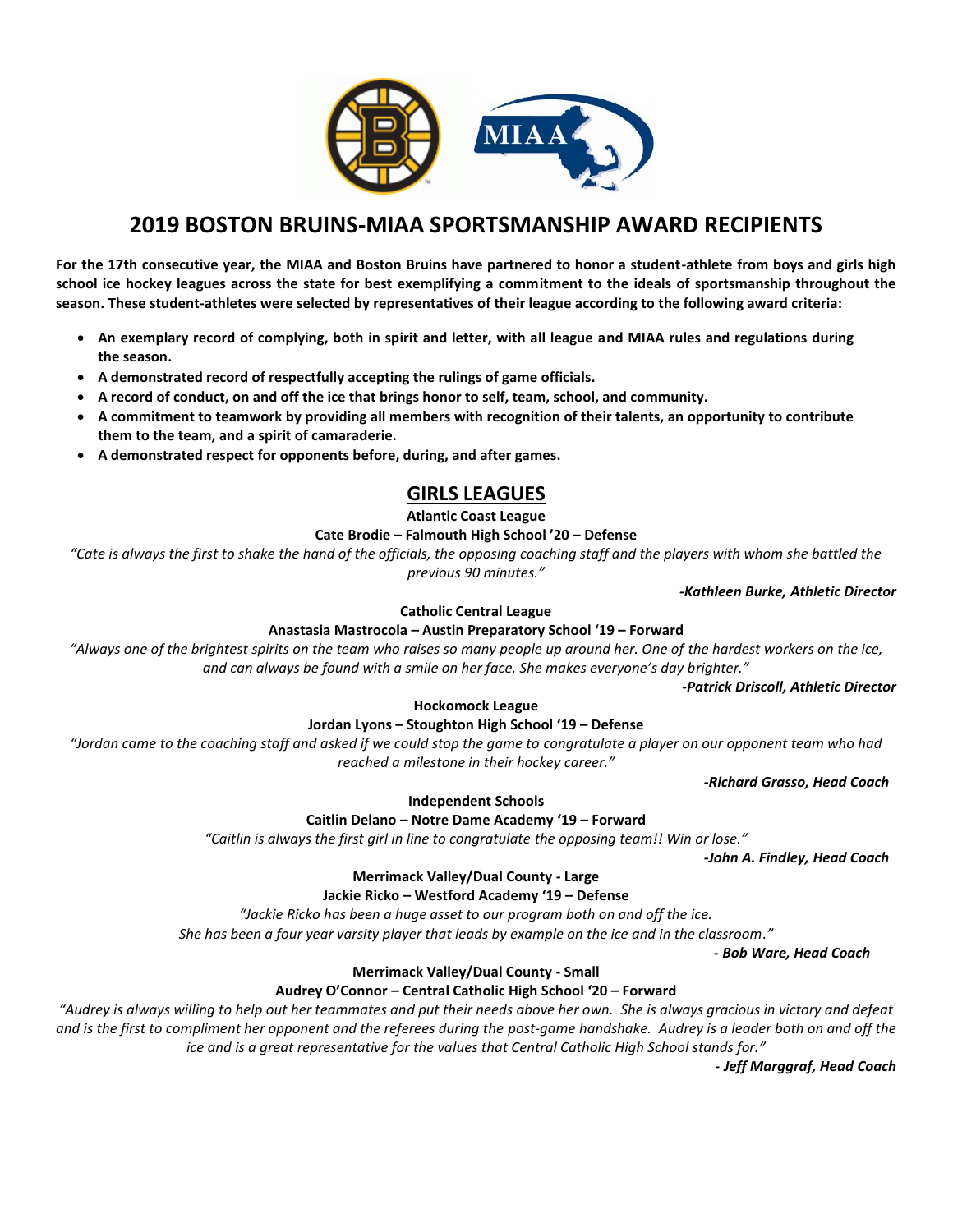#### **Middlesex League**

#### **Meghan McDonald – Burlington High School '19 – Forward**

*"Meghan exemplifies the qualities of sportsmanship: respect for one's opponent, respect for one's teammates, coaches, and officials and respect for the game of hockey."*

*-Marty Conley, Head Coach*

#### **Patriot League**

#### **Katie Hill – Duxbury High School '19 – Center**

*"Katie embodied what it took to have good character and sportsmanship. She showed it Day in and Day out throughout the season." -Paul Reissfelder, Head Coach*

**SEMGHL**

## **Mary Bulger – Norwell High School '19 – Forward**

*"Mary was chosen for the award because she always plays within the rules, has a great attitude and is everything you would want in a teammate."*

*-Frank Messina, Head Coach*

**Tri Valley League**

#### **Jessica Keller – Norwood High School '19 – Forward**

*"Jessica was a leader on and off the ice, and was always there to hype up the team if they needed it in between periods or before a game. Jess was an exemplary community member, she led this group of 17 to a postseason berth in the tournament with her spirit and genuine focus on camaraderie over individual accolades."*

*-Molly Barefoot, Head Coach*

# **BOYS LEAGUES**

**Berry Division**

#### **Austin Kareta – Minnechaug Regional High School '19 – Defense**

*"Austin respects the game, his teammates, coaches and school, and that is noticed when he is on and off the ice. Austin is respectful of the officials and opponents. He's never received a penalty or been warned for talking negatively to officials and opponents."*

*-Kyle Bousquet, Head Coach*

#### **Big Three**

#### **Seamus Sheehan – Brockton High School '19 – Defense**

*"Seamus Sheehan has been the best behaved senior and best representative for the hockey team when it comes to sportsmanship. Demonstrating respect to our opponents and game officials."*

*-Chris Cunningham, Head Coach*

#### **Boston City League**

### **Dom Russo – East Boston High School '19 – Center/Wing/Defense**

*"Dom is an outstanding young man. He is such a positive influence for our younger players on and off the ice. As one of our captains, Dom led a very young squad of players this year. He is a leader through and through. He has a history of leadership; he is the captain of the varsity football team and also runs track in the spring."*

*- Ken Guittarr, Head Coach*

**Cape Ann League**

## **Tyler Godfrey – Triton Regional High School '20 – Defense**

*"Tyler carries himself on the ice and his respect level of his opponents is what being a great sportsman all is about. In the school everyone from his teachers to his administrators speak very highly of him."*

*-Ryan Sheehan, Head Coach*

#### **Catholic Central League – Large**

#### **Derek Delvecchio – Bishop Fenwick High School '19 – Center**

*"Derek has always had the respect of his peers, his coaches, his teammates, the officials and his opponents. He has a maturity and level of understanding that is very rare for someone his age."*

*-Dave Woods, Athletic Director*

#### **Catholic Central League – Small**

#### **Alex Graves – Lowell Catholic High School '19 – Defense/Forward**

*"Alex is a trustworthy, intelligent, and motivated young man who makes good judgements and sets good examples for all those who he comes in contact with him."*

*-Jack Fletcher, Athletic Director*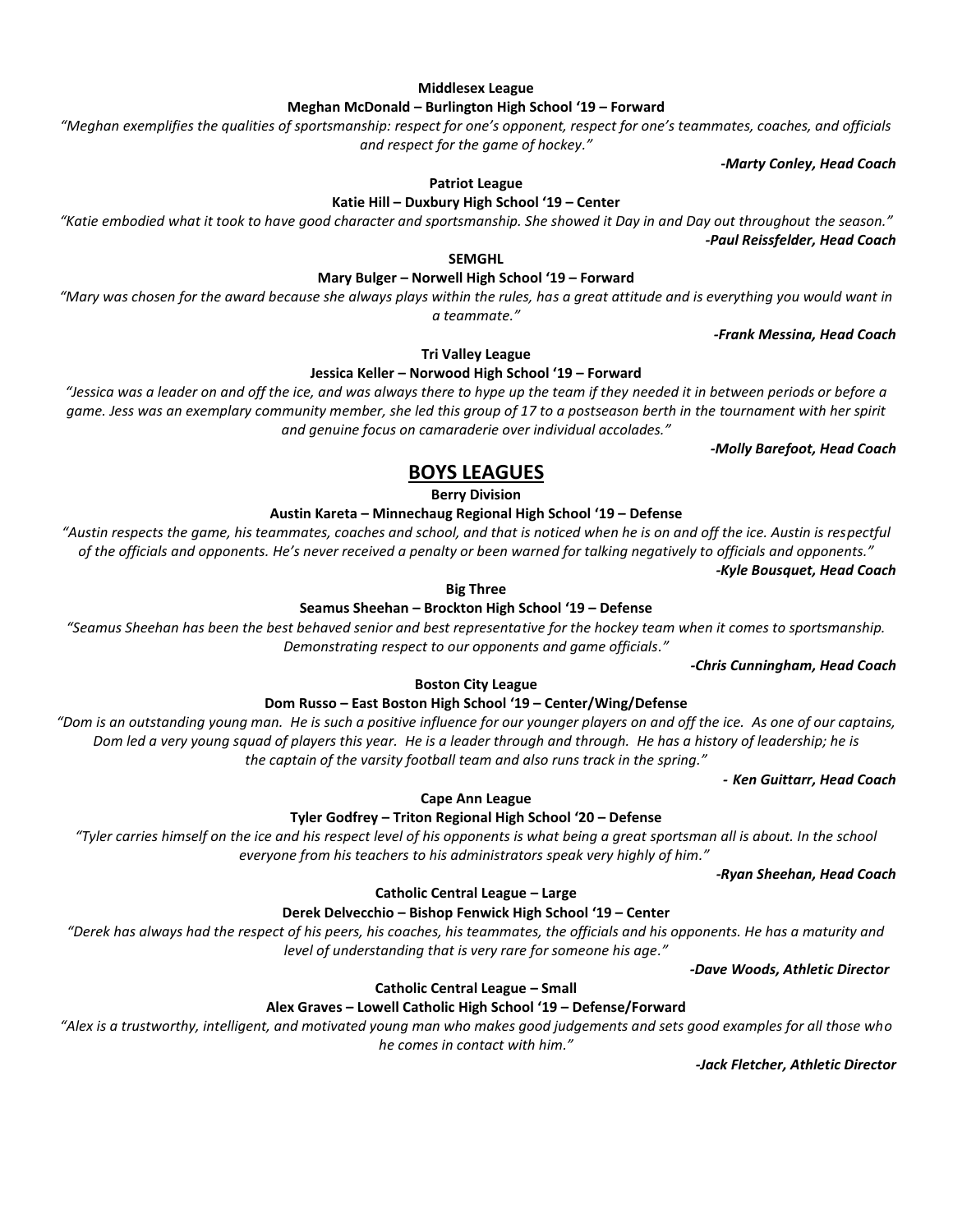# **Catholic Conference Jack Curran – Catholic Memorial High School '19 – Forward**

*"Jack is a true leader on and off the ice. Jack is hard working, mature, dedicated, and has a 'team first' approach and mentality to playing hockey. Jack will serve our country, hoping to enroll at The US Naval Academy or ROTC at Holy Cross College or Villanova University*."

**Commonwealth Athletic Conference**

**Anthony Moschella – Northeast Metropolitan Reg. Vocational High School '21 – Forward**

"*Anthony goes out of his way to put the team and team goals first. He is respectful on and off the ice with coaches, teammates, opponents and officials."*

*-Jeremy Seafidi, Head Coach*

*-Larry Rooney, Head Coach*

**Eastern Athletic Conference**

**Aidan Flynn – Bishop Feehan High School '19 – Forward**

*"Aidan is well prepared every day, comes to the rink smiling, working hard, and NEVER complains; he plays any position he is asked to* 

*play."*

*-Gary Doherty, Athletic Director*

**Fay Division William Ortyl – South Hadley High School '19 – Defense**

*"William is a role model to all around him. He is a selfless person who leads by example. A true student/athlete who is respectful of his teammates, opponents, officials, coaches and the game of hockey. It has been a privilege to know and coach him. He embodies all that Sportsmanship is about, both on and off the ice."*

*-Larry Camus, Head Coach*

**Hockomock League**

**Espen Reager – Foxborough High School '20 – Goalie**

*"Espen always shows the upmost respect for the other team and displays outstanding sportsmanship on and off the ice. This season Espen has acquired zero penalty minutes."* 

*-Rich Cormier, Athletic Director*

## **Independent Schools**

# **Clint Gourdeau – Hamilton-Wenham High School '19 – Defense**

*"Clint's always demonstrated respect for opponents and officials. Each game Clint would introduce himself to the opponent's coaching staff with a hand shake wish them good luck. He is always there with words of encouragement."* 

*-Rob Ryan, Head Coach*

# **Merrimack Valley/Dual County League – Division 2**

# **Kyle Lombardo – Tewksbury Memorial High School '19 – Forward**

*"Kyle is a gentleman both on and off the ice. He is well respected amongst his classmates and teammates as evidence by being selected as Team Captain of our Golf Team."*

 *-Ronald J. Drouin, Athletic Director*

# **Merrimack Valley/Dual County – Division 3**

**Kyle McManus – Dracut High School '19 – Defense**

*"Kyle is our senior captain and has been an outstanding role model for our younger players and also our youth players in the community who come out and support our team."*

*-Trevor Blanchet, Athletic Director*

## **Middlesex League**

## **Ronan Bryant – Lexington High School '19 – Forward**

*"Ronan Bryant was an exemplary leader not just on our team, but within the entire Middlesex League. As a 3 year varsity letterman, he was a fierce competitor who always showed great sportsmanship in wins and losses. Off the ice, he was a role model for many of the Lexington youth hockey players during Learn to Skate to camps, and clinics."*

*-Curt Colarullo, Head Coach*

## **Northeastern Conference**

## **Austin Pacheco – Somerville High School '20 – Center**

*"Austin continued to play the game the right way with no major time in the penalty box, always showing respect and consideration for his coaches, teammates, officials, and opponents."*

*-Dan Curran, Athletic Director*